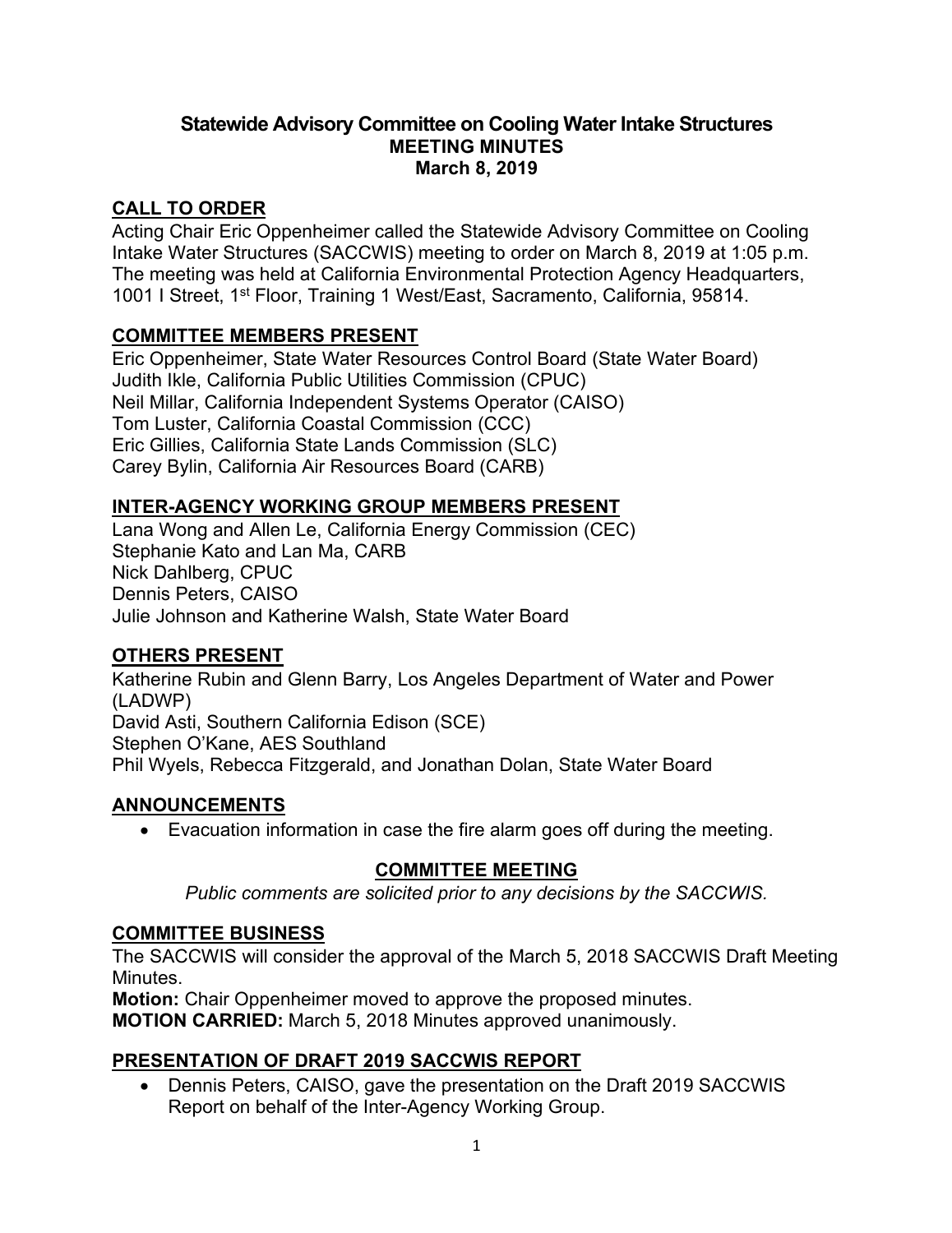- o No changes are recommended for the Water Quality Control Policy on Cooling Water Intake Structures (Once-Through Cooling or OTC Policy) compliance schedule at this time. However, the Inter-Agency Working Group will continue to assess the need for extending either the Alamitos Generating Station (Alamitos) or Redondo Beach Generating Station (Redondo Beach) OTC Policy compliance date. The Inter-Agency Working Group will make a recommendation to SACCWIS in Summer 2019.
- · Julie Johnson, State Water Board, presented proposed language changes to the Draft 2019 SACCWIS Report on behalf of the Inter-Agency Working Group.
	- o Staff proposed language changes to the Draft 2019 SACCWIS Report to clarify that an OTC Policy compliance date extension is possible for either Alamitos or Redondo Beach to ensure grid reliability in the Western Los Angeles Basin due to the delay of the Mesa Loop-In Project. Additionally, the proposed language changes describe the regulatory documents that would need to be updated by the Los Angeles Regional Water Quality Control Board in the event of such an extension and the need for a special meeting of the SACCWIS if CAISO's Summer 2019 report determines that a compliance date extension for either Alamitos or Redondo Beach is necessary to ensure grid reliability due to delay of the Mesa Loop-In Project.

#### **COMMITTEE MEMBER COMMENTS**

- Eric Oppenheimer, State Water Board
- · Neil Millar, CAISO
- · Tom Luster, CCC
- · Judith Ikle, CPUC
- Carey Bylin, CARB
- · Eric Gillies, SLC

#### **PRESENTATION OF THE LADWP 2018 GRID RELIABILITY REPORT**

- · Katherine Rubin and Glenn Barry, LADWP, gave the presentation of the 2017 Grid Reliability Report to the SACCWIS.
	- o Findings in 2018 Grid Reliability Report mirror those reported in previous reports and continue to underscore that LADWP'S OTC compliance schedule is the most aggressive that is also feasible.

#### **COMMITTEE MEMBER COMMENTS**

- · Judith Ikle, CPUC
- · Eric Oppenheimer, State Water Board

#### **PRESENTATION OF THE CAISO 2019 RELIABILITY REPORT**

- · Dennis Peters, CAISO, made the presentation of the CAISO 2019 Reliability Report.
	- o Annual findings included in the 2019 SACCWIS Report.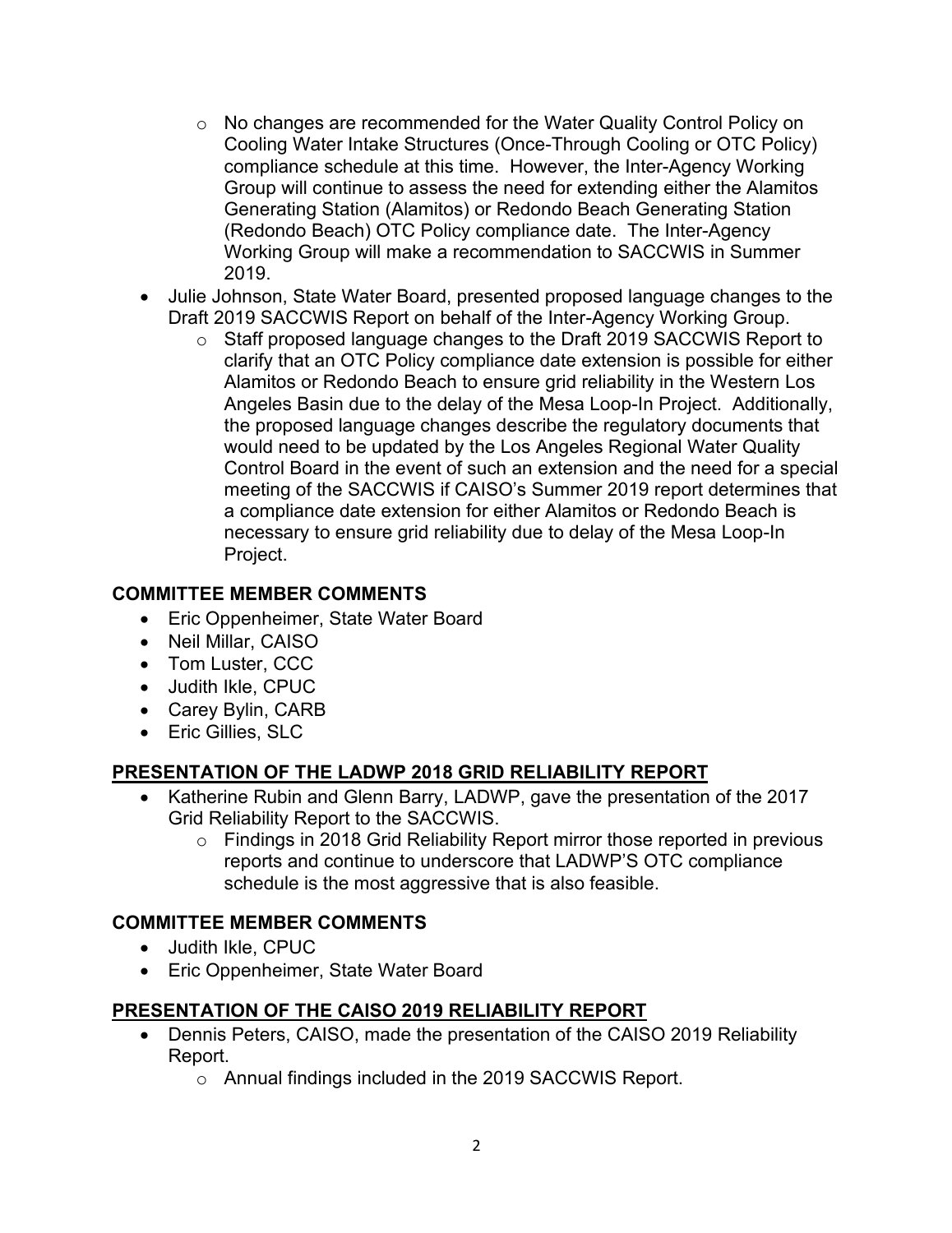#### **COMMITTEE MEMBER COMMENTS**

None.

### **PUBLIC COMMENTS ON AGENDA ITEMS**

- Stephen O'Kane, AES Southland
	- o Requested changes on pages 5, 21, 22, and 23 of the Draft 2019 SACCWIS Report.
		- Page 5, Table 1, row 4 Footnote added to the retirement date of Huntington Beach Generating Station Units 3 and 4 to state that the units ceased operating for power generation in 2012, were converted to synchronous condensers in 2013, and used oncethrough cooling water in a limited capacity until September 30, 2018.
		- Page 21 Sentence added to correlate with Table 1: "The synchronous condensers ceased the use of once-through cooling and permanently retired in September 2018."
		- Page 22 In the last paragraph, "planned commercial online" was replaced with "an initial delivery," and the date was updated from April to May 2020.
		- Page 23 In the last paragraph, "an initial delivery and" was added, April was changed to June 2020, and the date for the planned commercial online date was changed to January 1, 2021.
- · Allen Le, CEC
	- $\circ$  Suggested changing wording for column headers in Table 1 on Page 5. Column 3 header updated for accuracy by adding the words "OTC Policy."
- · David Asti, SCE

# **COMMITTEE ACTION ITEMS**

### **CONSIDERATION OF DRAFT 2019 SACCWIS REPORT TO THE STATE WATER BOARD**

**Motion:** Judith Ikle moved to approve the 2019 SACCWIS Report with proposed language changes as discussed during the meeting with the caveat that changes requested by AES Southland on pages 22 and 23 during their public comments will be reviewed and updated as needed in the 2020 SACCWIS Report.

**MOTION CARRIED:** Final 2019 SACCWIS Report with changes approved unanimously.

### **DESIGNATION OF A SACCWIS MEMBER TO PRESENT THE 2019 SACCWIS REPORT TO THE STATE WATER BOARD**

Drew Bohan, CEC, designated to present the 2019 SACCWIS Report to the State Water Board. If Mr. Bohan is unavailable, Neil Millar, CAISO, will present. **Motion:** Motion made for Drew Bohan to represent the SACCWIS at the State Water Board meeting.

**MOTION CARRIED:** Drew Bohan as presenter to the State Water Board approved unanimously.